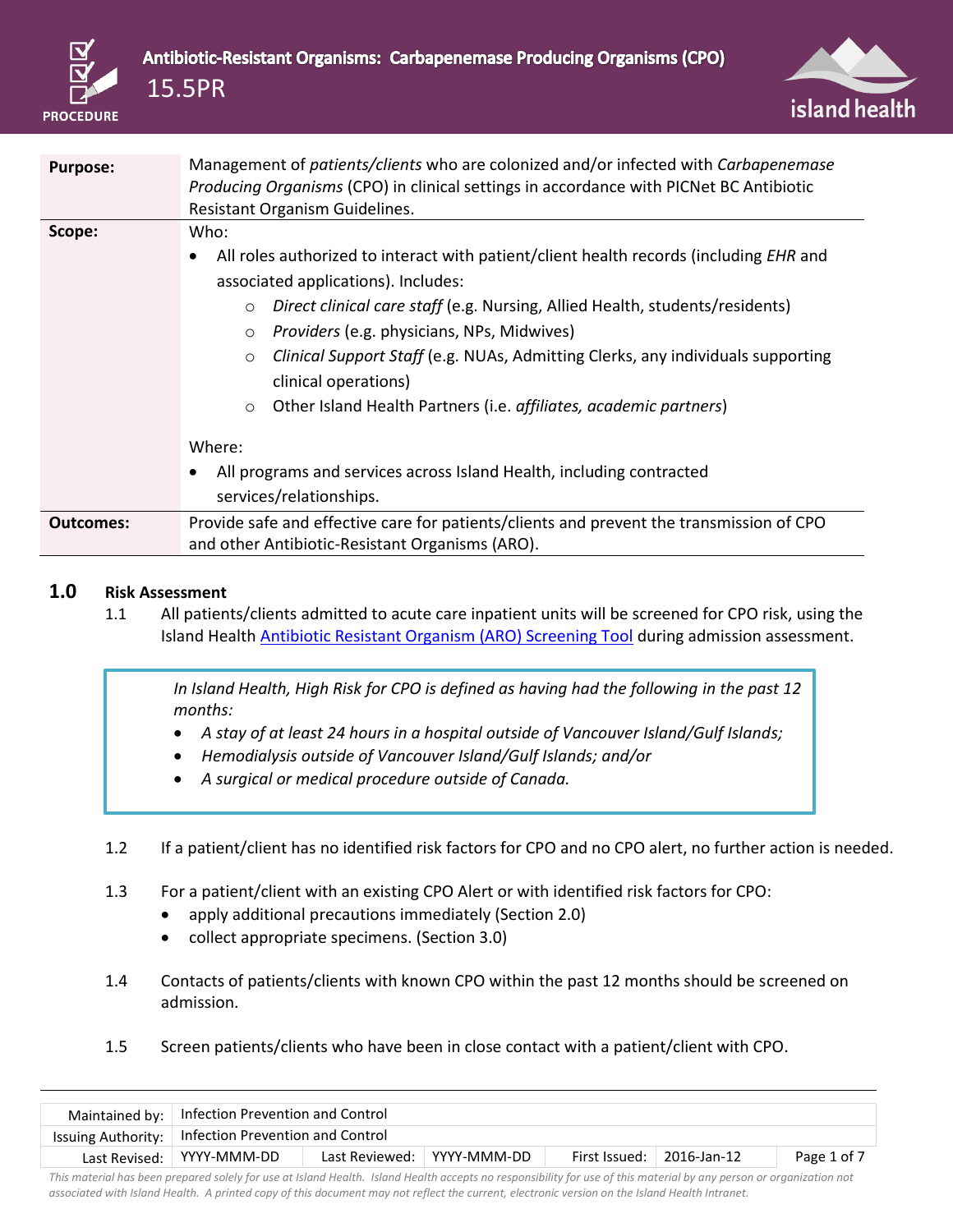

# **2.0 Additional Precautions**

- 2.1 **[Contact precautions](http://www.viha.ca/NR/rdonlyres/A4D7070B-8BA4-4CD3-9C7E-14E0BFB380BE/0/ContactPrecautions.pdf)** are initiated for any patient/client who:
	- is identified in admission screening as having a high risk for CPO; or
	- has an existing CPO alert
- 2.2 **[Droplet precautions](http://www.viha.ca/NR/rdonlyres/60D500A1-51ED-4B39-BC8B-0DF546A347CA/0/DropletPrecautions.pdf)** are initiated if a patient/client:
	- is identified in admission screening as having high risk for CPO; or has an existing CPO alert AND one of the following:
		- o presents with a new or worsening cough
		- o is ventilated
		- o has had a sputum specimen confirm CPO

# **3.0 Specimen Collection**

- 3.1 Screening: If directed by the ARO Screening tool, collect the following routine specimens:
	- Rectal swab with fecal stain (preferred). (Ensure culturette swab stained with feces*)*
	- Stool or perianal swab if it is not possible to obtain a rectal swab.

In addition, if the patient/client has:

- a new or worsening cough: collect sputum sample for culture and sensitivity.
- a wound that can be cultured: complete culturette swab of wound.
- an indwelling urinary catheter: collect urine for culture and sensitivity.
- urostomy: 1.) complete culturette swab from the stoma site. 2.) clean catch urine specimen from a new, clean ostomy pouch for culture and sensitivity.
- colostomy/ileostomy: complete swab of stoma site. (Ensure stained with feces)
- 3.2 **Clinical specimen collection:** Collect clinical specimens for diagnosis and treatment decisions as ordered by a provider.

*On the microbiology laboratory requisition, indicate CPO and site from which the clinical specimen was collected.*

# **4.0 Contact Screening**

- 4.1 *Contacts* will be swabbed weekly for CPO on Day 1, 7, 14 and 21, following CPO specimen collection guidelines (Section 3.0).
- 4.2 Screening may continue when a patient/client is receiving antibiotics. Additional screening may be required in consultation with Medical Microbiologists.
- 4.3 Contact Precautions are maintained until all screening is completed and results are known.
- 4.4 Consult with Infection Prevention and Control (IPAC) regarding cohorting decisions.

| Maintained by:   Infection Prevention and Control                                                               |                                                       |  |  |  |  |  |  |
|-----------------------------------------------------------------------------------------------------------------|-------------------------------------------------------|--|--|--|--|--|--|
|                                                                                                                 | Issuing Authority:   Infection Prevention and Control |  |  |  |  |  |  |
| Last Reviewed:   YYYY-MMM-DD<br>Last Revised:   YYYY-MMM-DD<br>First Issued: $\vert$ 2016-Jan-12<br>Page 2 of 7 |                                                       |  |  |  |  |  |  |
|                                                                                                                 |                                                       |  |  |  |  |  |  |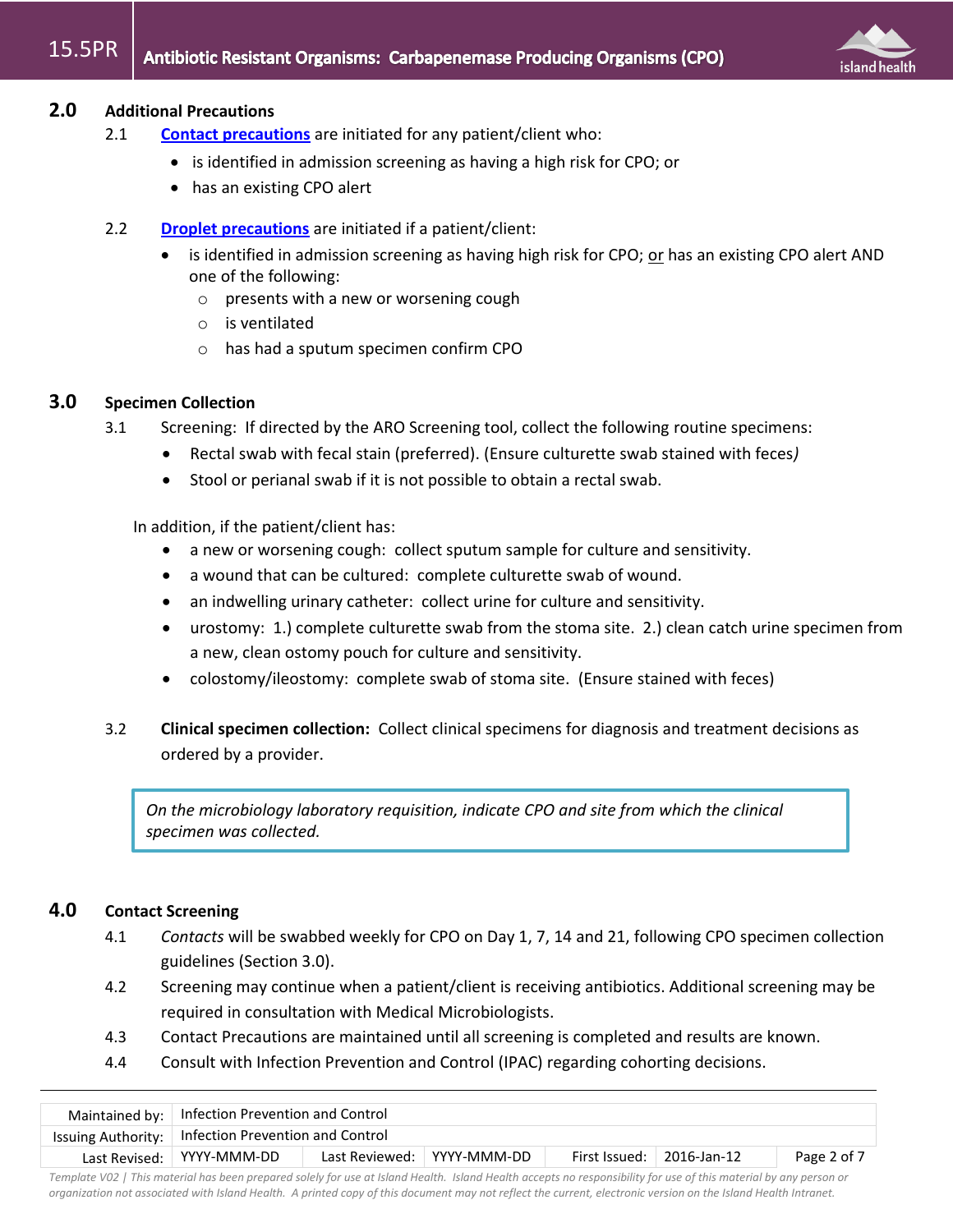

Positive culture results may be delayed by several weeks in patients/clients who have acquired CPO. Confirmation of CPO colonization may require several repeated swabs over time.

## **5.0 Removal of Additional Precautions**

- 5.1 Additional precautions are only removed in consultation with an Infection Prevention and Control Professional. Currently, CPO alerts and additional precautions are only removed if:
	- a patient/client has no previous history of CPO, and
	- admission or contact screening and clinical cultures are negative.

#### **6.0 Disease Alert**

6.1 The Disease Alert is activated by Infection Prevention and Control at the time of a positive CPO culture result.

The Disease Alert is a confidential way to notify health care providers that Additional Precautions are required during health care encounters to prevent transmission of AROs.

## **7.0 Environmental Cleaning**

- 7.1 Patients/clients with pending CPO screens will have *Precaution Cleaning* initiated, as with all patients/clients on Additional Precautions.
- 7.2 IPAC will send a requisition for "*Precaution Plus*" housekeeping for patients/clients with confirmed CPO.

## **8.0 Bed Placement (in order of priority)**

- 8.1 Patients/clients with confirmed CPO require a private room with priority over all other IPAC concerns except those requiring Airborne Isolation (e.g., C. Difficile, MRSA, diarrhea not yet diagnosed).
- 8.2 If a private room is not available, consult with your Infection Control Practitioner (ICP) or Medical Microbiologist regarding placement or cohorting decisions. CPO includes several species of bacteria and unique antibiotic resistance genes.
- 8.3 Management of CPO exposed patients/clients: Discuss with ICP and Medical Microbiology regarding cohorting decisions.

## **9.0 Specific Settings**

#### **O.R./PACU/Ambulatory Care/ Surgical Day Care**

| Maintained by:   Infection Prevention and Control                                                                 |  |  |  |  |  |  |
|-------------------------------------------------------------------------------------------------------------------|--|--|--|--|--|--|
| Issuing Authority:   Infection Prevention and Control                                                             |  |  |  |  |  |  |
| Last Reviewed:   YYYY-MMM-DD<br>First Issued:<br>Last Revised:   YYYY-MMM-DD<br>$\mid$ 2016-Jan-12<br>Page 3 of 7 |  |  |  |  |  |  |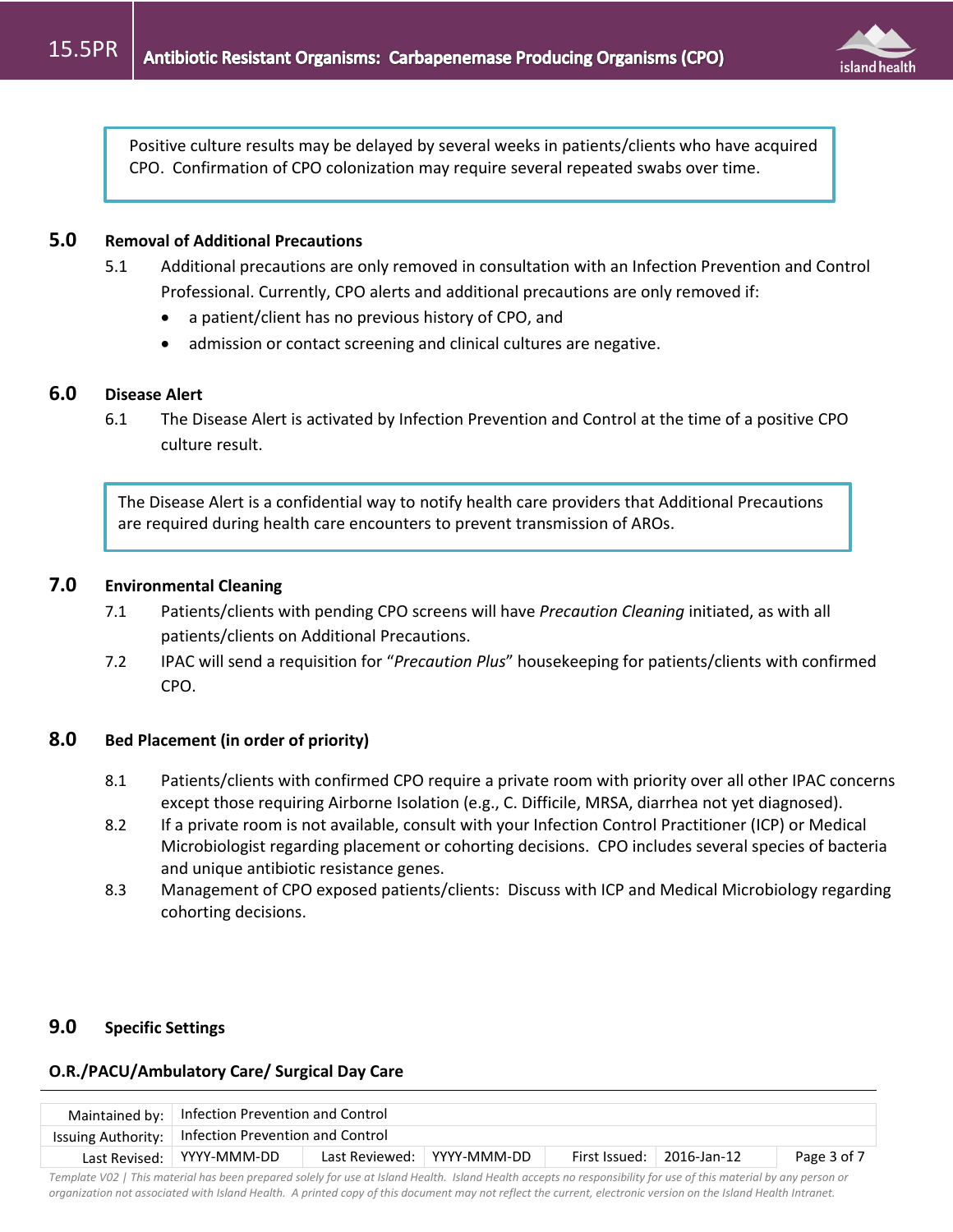

• Refer to IPAC Guideline for Management of AROs in the O.R.

#### **ICU**

- Currently, patients transferred to ICU from other units within Island Health will not require routine CPO screening on admission, weekly, or on transfer or discharge from ICU.
- If a patient/client with confirmed CPO is admitted to ICU:
	- o Obtain initial CPO prevalence screening of all patients on the unit.
	- o Screen all ICU patients weekly for CPO while the patient with CPO is admitted.
	- o Request Precaution Plus environmental cleaning for the unit.
	- o All patients discharged from ICU to another unit during this time will be placed on Additional Precautions in a private room. Contact Screening requirements are to be evaluated by IPAC on a case-by-case basis.

## **Perinatal/NICU**

- If CPO screening is required: Mother and Baby to be placed on Additional precautions until screening results are reported as negative.
- Patient with CPO alert: Additional precautions are required for Mother and Baby for the duration of admission. Send a *Precaution Plus* environmental cleaning request for the patient's space
- NICU and Infant admissions: Use the ARO Admission Screening Questionnaire for Neonatal Admission form.

## **Renal Hemodialysis**

- Routine screening of Community and Home Hemodialysis patients/clients is not required.
- Patients/clients who have had hemodialysis treatments outside of Island Health within the last 12 months will be:
	- o Screened once on their return to Island Health Dialysis unit OR if admitted to an Island Health Acute Care unit.
	- o Placed on Additional precautions until screening results are known.
- Visiting hemodialysis patients/clients from outside Island Health will be asked to provide results from a CPO screen, completed not more than one month before their first run in Island Health.

## **Residential Settings**

- Screening for CPO is not required on admission to Residential Care.
- Residents with confirmed CPO colonization:
	- o Do not require a private room.
	- o Do not require Additional Precautions.
	- o Do not require any special Linens, Housekeeping or Food Services practices. Normal procedures for handling soiled materials are adequate.
	- o May eat with others and participate in all social activities unless on Additional Precautions.
- If colonized with a CPO:
	- o Encourage good hand hygiene and general hygiene with the resident.
	- o Staff must use Routine Practices to prevent contact with body fluids, as with all residents.
- If infected with a CPO:
	- o Place the resident on appropriate precautions during personal care.

| Maintained by:   Infection Prevention and Control                                                                         |  |  |  |  |  |  |  |
|---------------------------------------------------------------------------------------------------------------------------|--|--|--|--|--|--|--|
| Issuing Authority:   Infection Prevention and Control                                                                     |  |  |  |  |  |  |  |
| Last Reviewed:   YYYY-MMM-DD<br><b>First Issued:</b><br>$\perp$ 2016-Jan-12<br>Last Revised:   YYYY-MMM-DD<br>Page 4 of 7 |  |  |  |  |  |  |  |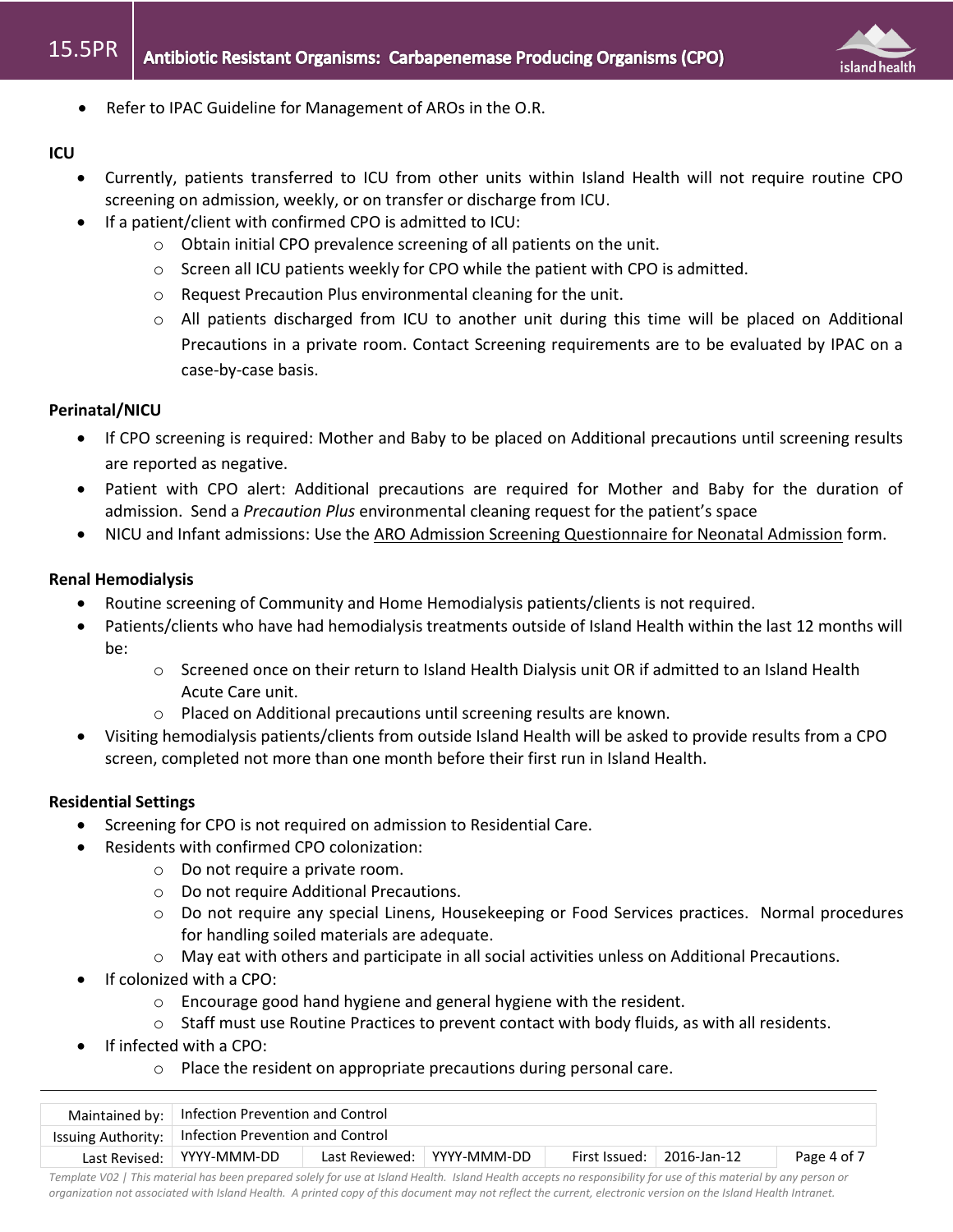

- o Resident must have a dedicated bathroom or commode.
- Residents from Acute Care admissions who have CPO screening cultures pending require Contact Precautions until confirmed negative. No further screening is required while in Residential Care.

#### Refer to:

[Memorandum to All Residential Care Facilities, January 19, 2015. Re: Recent Changes to Managing Antibiotic](https://intranet.viha.ca/departments/infection_prevention/Documents/ARO%20Admission/Jan192015RecentChangesToManagingARO.pdf)  [Resistant Organisms in Residential Care Settings.](https://intranet.viha.ca/departments/infection_prevention/Documents/ARO%20Admission/Jan192015RecentChangesToManagingARO.pdf)

## **10.0 Definitions**

**Acute Care Facility**: A hospital where lengths of stay average < 30 days, and where a variety of services are provided, including surgery and intensive care.

**Additional Precautions:** interventions implemented for certain pathogens or clinical presentations in addition to routine infection control practices, to reduce the risk of transmission of microorganisms from patient to patient, patient to HCP, and HCP to patient.

**Antibiotic Resistant Organisms (ARO)**: microorganisms that are resistant to one or more classes of antibiotics. Some of these organisms have the ability to cause serious health issues, while others rarely seem to cause infections.

**ARO Questionnaire**: Questions asked routinely on all Acute Care admissions to inpatient units to assess the risk for colonization or infection with antibiotic resistant organisms.

**Bacteria**: Single-celled prokaryotic organisms that may be free-living in soil or water or parasites of plants or animals.

**Carbapenem Producing Organism (CPO):** Gram negative bacteria with carbapenemase producing genes. Examples: *Klebsiella pneumonia* carbapenemase (KPC), metallo-beta-lactamases in *P. aeruginosa* and *Acinetobacter spp.* NDM-1, OXA-48, VIM, IMP

**Cohort** – Two or more patients colonized or infected with the same organism that are separated physically, in a separate room or ward, from other patients who are not colonized or infected with that organism.

**Colonization**: is the presence, growth and multiplication of an organism in one or more body sites, without signs and symptoms of infection

**Contact:** an individual who has had close contact with a known CPO patient within the last 12 months. *Close contact*: household member or a roommate in hospital (e.g., greater than 24 hours). In high risk units such as transplant units, ICU, etc. close contact may constitute all patients on the entire unit.)

**Disease Alert**: Notification placed on a medical chart that informs staff of a previous positive culture with a significant organism such as MRSA or CPO.

**Infection**: When bacteria or other microorganisms have invaded a body site, are multiplying in tissue and are causing clinical manifestations of disease (i.e. fever, redness, heat, swelling, pain and/or delayed wound healing).

| Maintained by:   Infection Prevention and Control                                                               |  |  |  |  |  |  |  |
|-----------------------------------------------------------------------------------------------------------------|--|--|--|--|--|--|--|
| Issuing Authority:   Infection Prevention and Control                                                           |  |  |  |  |  |  |  |
| Last Reviewed:   YYYY-MMM-DD<br>First Issued: $\vert$ 2016-Jan-12<br>Last Revised:   YYYY-MMM-DD<br>Page 5 of 7 |  |  |  |  |  |  |  |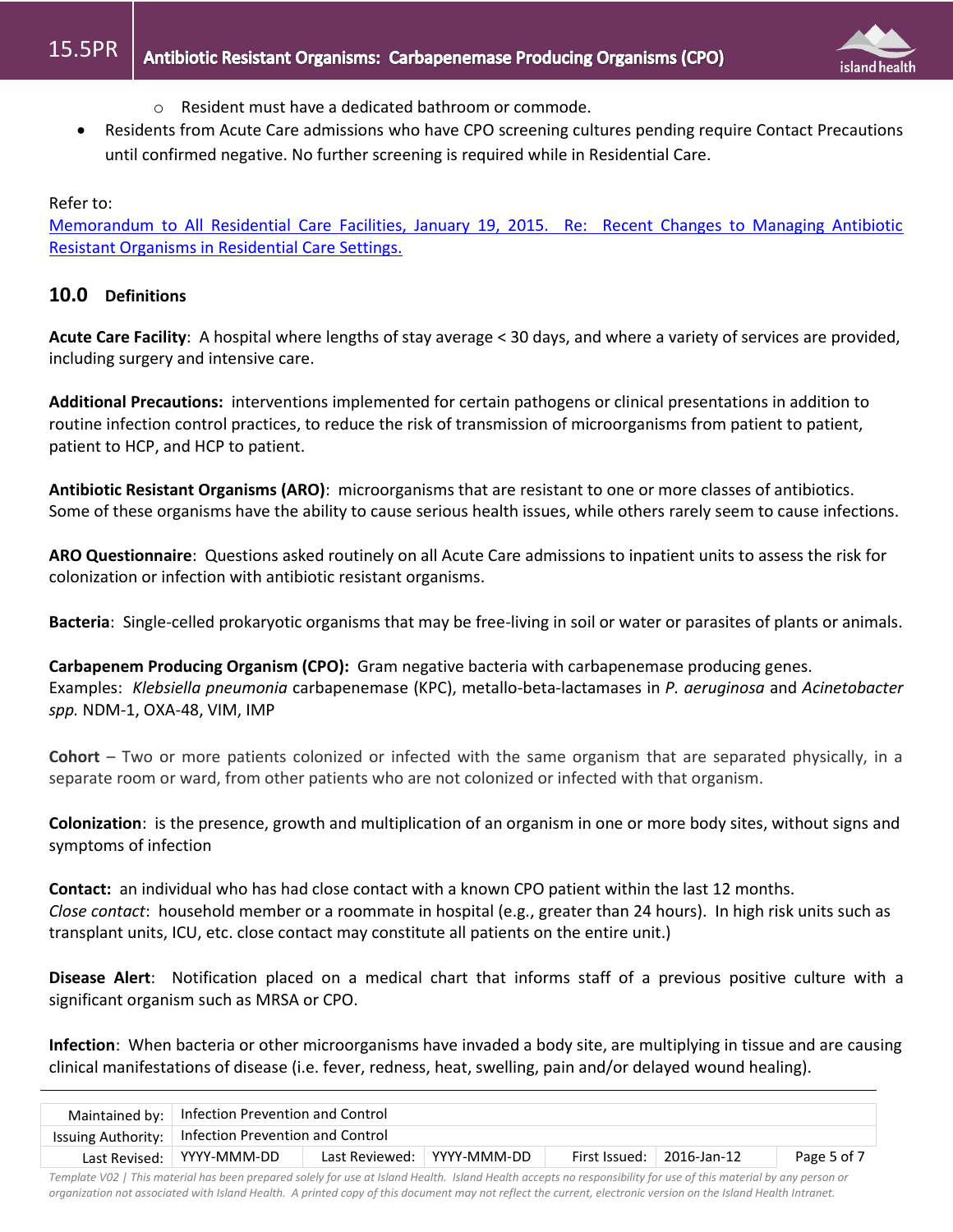

**Inpatient Unit:** Hospital unit or designated area for the evaluation and treatment of adult or pediatric patients, providing services such as medical, surgical, psychiatric, palliative and rehabilitation care. Patients remain at least overnight or longer while evaluation and treatment are required.

**Medical/Surgical Procedure**: Any health care encounter that requires a medical or surgical intervention.

**Patient/client:** For the purposes of this document, the term "patient" will include those receiving health care, including patients, clients and residents.

**Precautions**: interventions to reduce the risk of transmission of microorganisms from patient to patient, patient to health care provider, and health care provider to patient.

**Residential Care:** Residential care facilities provide 24-hour professional nursing care and supervision in a protective, supportive environment for people who have complex care needs and can no longer be cared for in their own homes.

**Routine practices**: the term used to describe the system of IPAC practices recommended in Canada. The use of routine practices is fundamental to the provision of patient/resident/client care in any healthcare setting.

**Screening:** A process to identify clients/patients/residents at risk for being colonized with antibiotic-resistant organisms and, if risk factors are identified, obtaining appropriate specimens

## **11.0 Related Island Health Standards**

IPAC O.R. Management of AROs

## **12.0 References**

Memorandum to All Residential Care Facilities, January 19, 2015. Re: Recent Changes to Managing Antibiotic Resistant Organisms in Residential Care Settings. Island Health. Retrieved from: [https://intranet.viha.ca/departments/infection\\_prevention/Documents/ARO%20Admission/Jan192015RecentChang](https://intranet.viha.ca/departments/infection_prevention/Documents/ARO%20Admission/Jan192015RecentChangesToManagingARO.pdf) [esToManagingARO.pdf](https://intranet.viha.ca/departments/infection_prevention/Documents/ARO%20Admission/Jan192015RecentChangesToManagingARO.pdf)

PICNet Provincial Infection Control Network of British Columbia. (March 2013). Antibiotic resistant organisms: prevention and control guidelines for healthcare facilities. Provincial Infection Control Network, Vancouver, BC. Retrieved from: <https://www.picnet.ca/> on January 29, 2015.

Provincial Infection Control Network of British Columbia (PICNet BC). Toolkit for the management of carbapenemase producing organisms (CPO), September 2014, v. 1.1 February 2015. Retrieved from: https://www.picnet.ca/wpcontent/uploads/PICNet-CPO-Toolkit-2015.pdf

Provincial Infectious Diseases Advisory Committee (PIDAC). (November 2012). Routine practices and additional precautions in all health care settings, 3<sup>rd</sup> ed. Queen's Printer for Ontario, Toronto, Ontario.

| Maintained by:   Infection Prevention and Control                                                              |  |  |  |  |  |  |
|----------------------------------------------------------------------------------------------------------------|--|--|--|--|--|--|
| Issuing Authority:   Infection Prevention and Control                                                          |  |  |  |  |  |  |
| Last Reviewed: YYYY-MMM-DD<br>Last Revised: YYYY-MMM-DD<br>First Issued:<br>$\vert$ 2016-Jan-12<br>Page 6 of 7 |  |  |  |  |  |  |